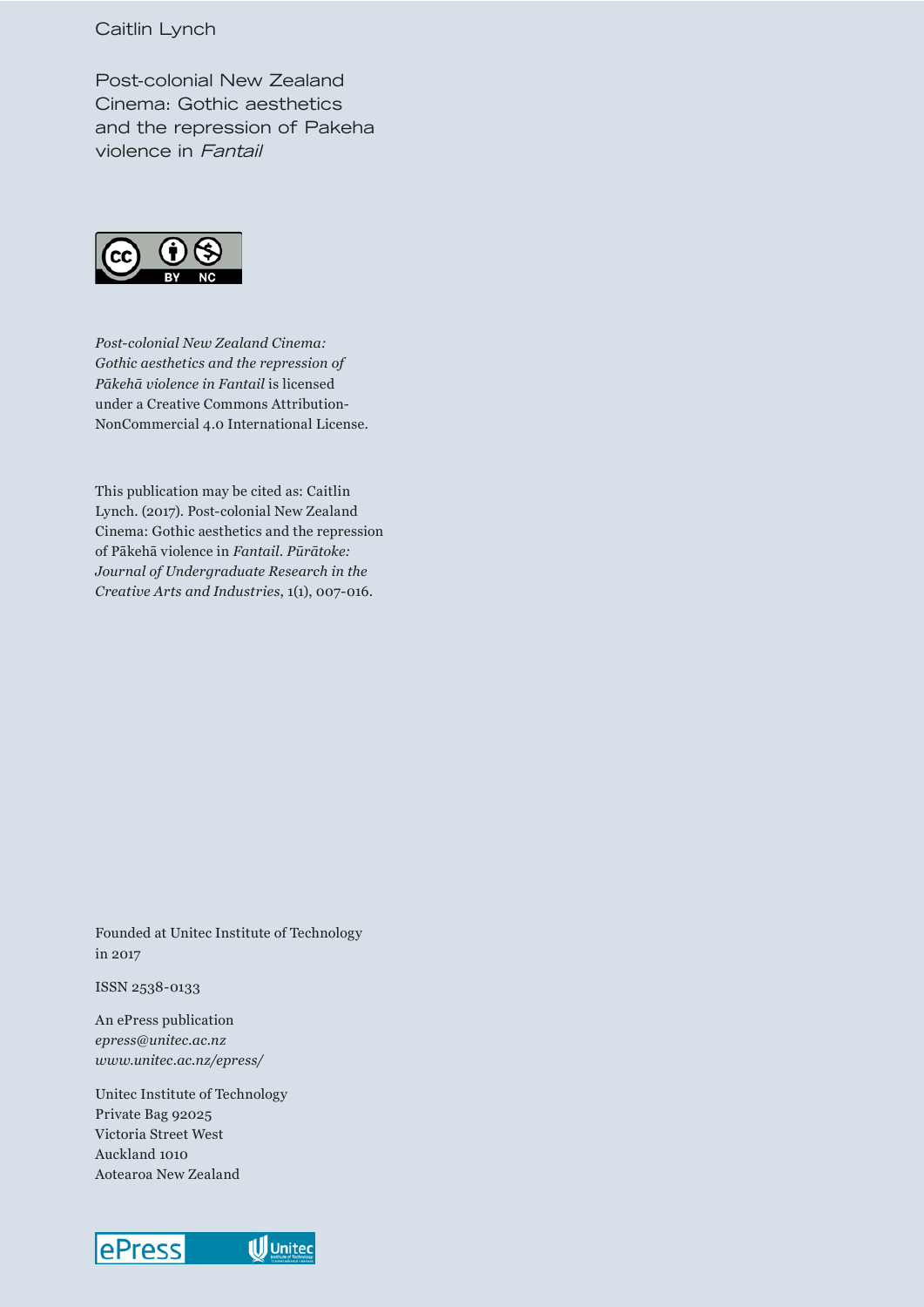## Caitlin Lynch

POST-COLONIAL NEW ZEALAND CINEMA: GOTHIC AESTHETICS AND THE REPRESSION OF PAKEHA VIOLENCE IN *FANTAIL*

Abstract

*Fantail* (2013), written by Sophie Henderson and directed by Curtis Vowell, has not yet received scholarly attention for its relationship to several dominant trends in New Zealand cinema. This essay examines *Fantail*'s protagonist Tania as a new articulation of the gothic Pākehā woman in identity crisis, a trope embodied in films such as *The Piano* (Jane Campion, 1993). Through Tania, *Fantail* acknowledges the harmful consequences of Pākehā repression of colonial violence, ignorance of Māori historical disenfranchisement and eroticisation and appropriation of Māori culture. This reading models how gothic aesthetics, adaptations of past tropes, and restricted narrative subjectivity can function within film as tools of critique, allowing *Fantail* to simultaneously perpetuate and criticise dominant representational trends in New Zealand's national cinema.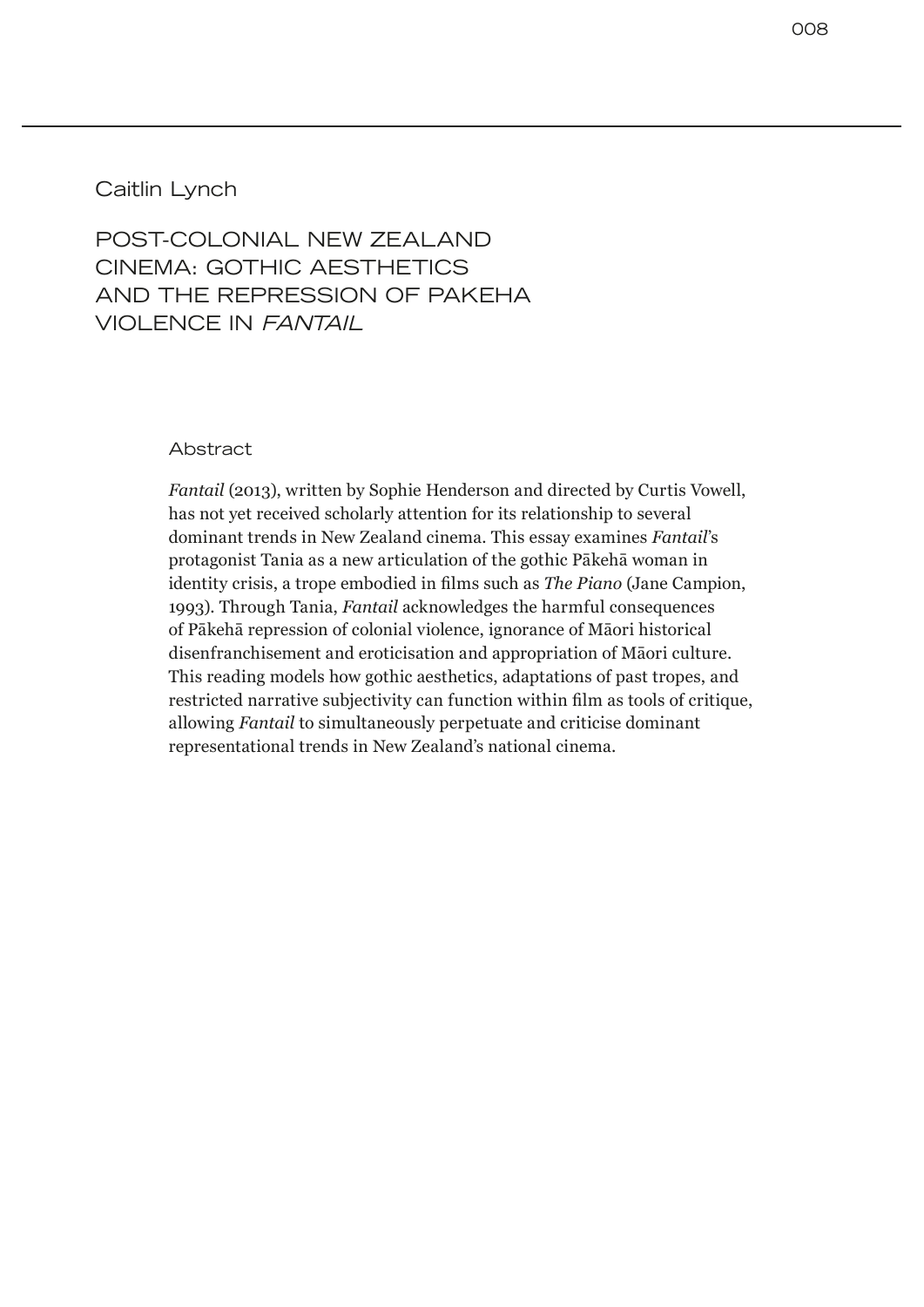Film theorists Hilary Radner and Misha Kavka have noted a trope in New Zealand cinema involving female, Pākehā characters debilitated by identity crisis and a gothic sense of isolation. This is apparent in prominent New Zealand films *The Piano* (Campion, 1993), *Crush* (Maclean, 1992), and *Vigil* (Ward, 1975). Another tendency of New Zealand cinema is to represent modern Māori disenfranchisement without attributing this to colonial roots. Barry Barclay and Leonie Pihama have critiqued *Whale Rider* (Caro, 2002) and *Once Were Warriors* (Tamahori, 1994) for skirting around colonial history to remain palatable to Pākehā audiences. As a film that engages deeply and critically with both these trends, Sophie Henderson and Curtis Vowell's *Fantail* (2013), has not yet been given scholarly attention. A film about a "blonde-haired, blue-eyed women who identifies as Māori," *Fantail* engages with cinematic tropes of Pākehā women and the (mis)representation of Māori disenfranchisement with a post-colonial self-awareness (*NZ On Screen*, 2013). Through its gothic aesthetics and dark ending, *Fantail* warns of the dangerous consequences of Pākehā repression of past colonial violence.

The trope of the melancholic Pākehā woman is crucial to *Fantail*'s critique of Pākehā colonial repression. In her chapter 'Screening Women's Histories' in *New Zealand Cinema* (2011)*,* Radner explains the trope as a product of the colonial settlement process. Male settlers' 'do-it-yourself' individualism and aggression-fuelled fraternity developed into a Pākehā culture that was "fundamentally masculine" (p. 120). Meanwhile settler women, excluded from male culture and geographically distant from other women due to their agricultural lifestyles, failed to successfully "transplant" a living, collective female culture from Britain to New Zealand (Bell, 2006, p. 225). In interviews in *The Pantograph Punch* (Tan, 2013, para. 96) and *The Lumi*è*re Reader* (Brooks, 2013, para. 20) repectively, Henderson has commented that as a Pākehā woman who doesn't "like sports … [or] … work on a farm," she has been left "longing to have a culture." Cultural theorists, such as Bell, explain the experience of early settler women as cultivating a sense of isolation, cultural deprivation and melancholia in Pākehā women, a sensibility that is echoed in their literary and cinematic representations. The writings of Katherine Mansfield and Janet Frame are full of lone female characters that illustrate such a theory. The melancholic woman transitioned to screen in Vincent Ward's short film adaptation of Frame's novel, *A State of Siege* (1978), which handles Malfred's self-imposed isolation in a gloomy, rural cottage. In addition, Ada in *The Piano,* Angela in *Crush,* Lizzie in *Vigil* and Penny in *In My Father's Den* (McGann, 2004) all appear deeply melancholic and traumatised by their isolation. In somewhat of an oxymoron, Pākehā women in film can be collectively identified by their exclusion from a collective social culture; in other words, their social identities rely on their lack of sense of social belonging.

*Fantail*'s protagonist Tania (played by Henderson) exemplifies the trope of the isolated, culturally deprived, white woman. Tania exists only in the shadowy peripheries of society. She has no community or kin, except for her dying mother (who doesn't speak in the film), her boss Rodge, and her little brother Pi. When Pi leaves for Papamoa, Tania is distraught: "You can't leave me by myself!" Throughout the film Tania is mostly alone, or (bar a few minor shots) only interacts with one other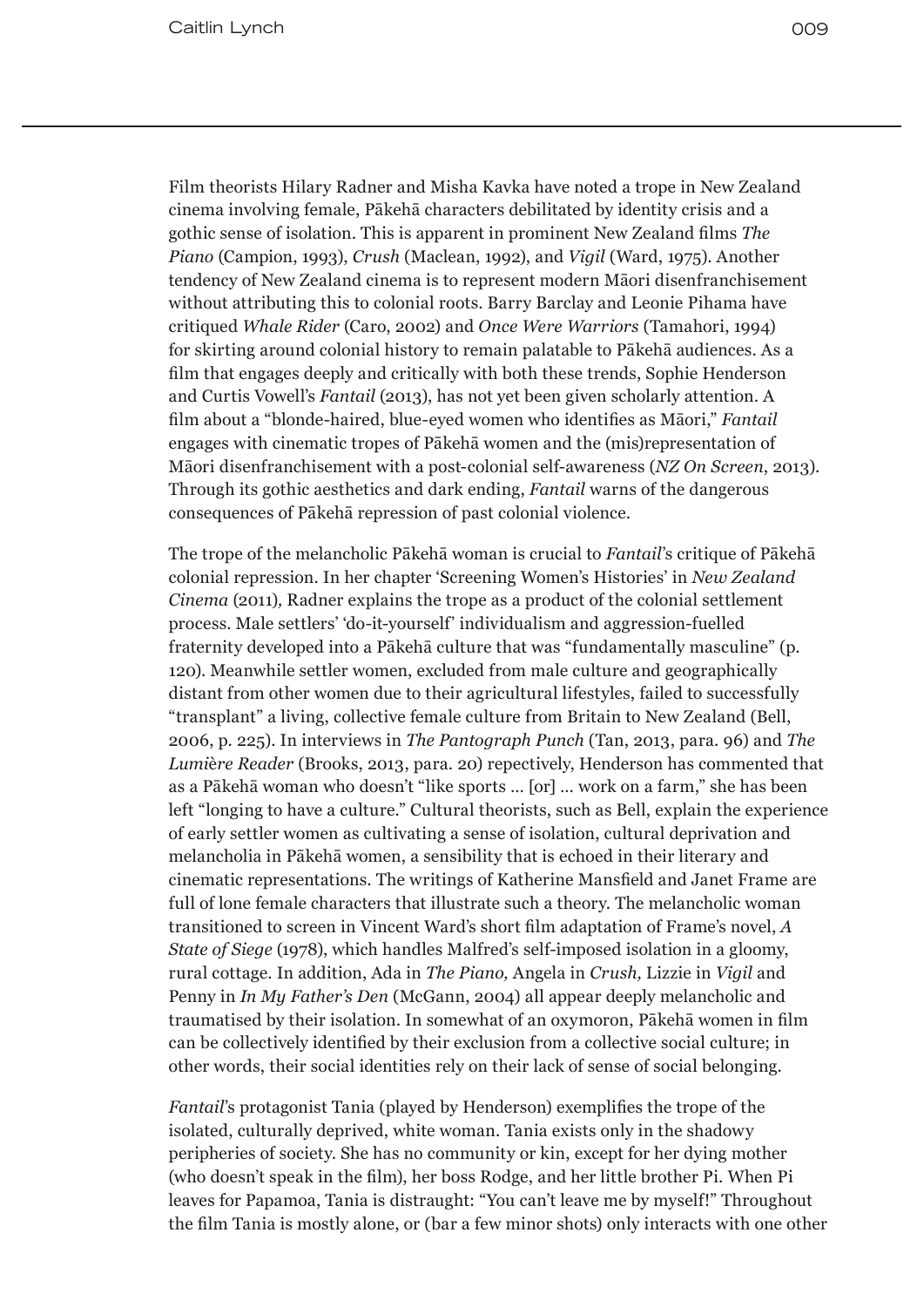

Figure 1 – Wide shot of Tania, isolated at the gas station, *Fantail.* Courtesy Curious Film, Auckland, New Zealand.

character at a time. This isolation is exacerbated by her graveyard shift at the local gas station, where her few interactions with customers are from behind a window. Only in one of the very last shots of the film, when Tania rides the bus and other patrons react to her crying, do we see any acknowledgement of her existence from a wider community. Although set in South Auckland, Tania's lack of interactions mirror the rural experiences of Ada, Malfred and Lizzie. *Fantail* is a twenty-first-century representation of the anxious, isolated, culturally deprived Pākehā woman, visible throughout New Zealand cinema and the literature that preceded it.

Gothic aesthetics are essential to the melancholic Pākehā women trope. The gothic stretches back to medieval Europe, based upon religious notions of debasement and exclusion from the heavenly sphere. The "female gothic" is a "coded expression" of women's simultaneous ostracism from the masculine sphere and "entrapment" by patriarchal culture (Radner, 2011, p. 269). In cinema, this is expressed not only in narrative, but also in mise-en-scène and other formal elements. Dim, shadowy lighting, lone figures, vertically elongated shapes, austere, puritanical costumes, slow pace and melancholic, eerie music are all symptomatic of the female gothic. Ian Conrich has theorised another gothic subset in New Zealand film, which he labels "Kiwi gothic" (2012, p. 393). Born from settler anxiety, Kiwi gothic particularly emphasises geographical isolation in its desolate, barren landscapes that "assail and entrap … eccentric, disturbed, or disadvantaged" individuals (pp. 393, 397). Female and Kiwi gothics come together in the Pākehā woman trope, their aesthetics embodying the character's psychological and physical entrapment in the New Zealand cultural and geographical environment.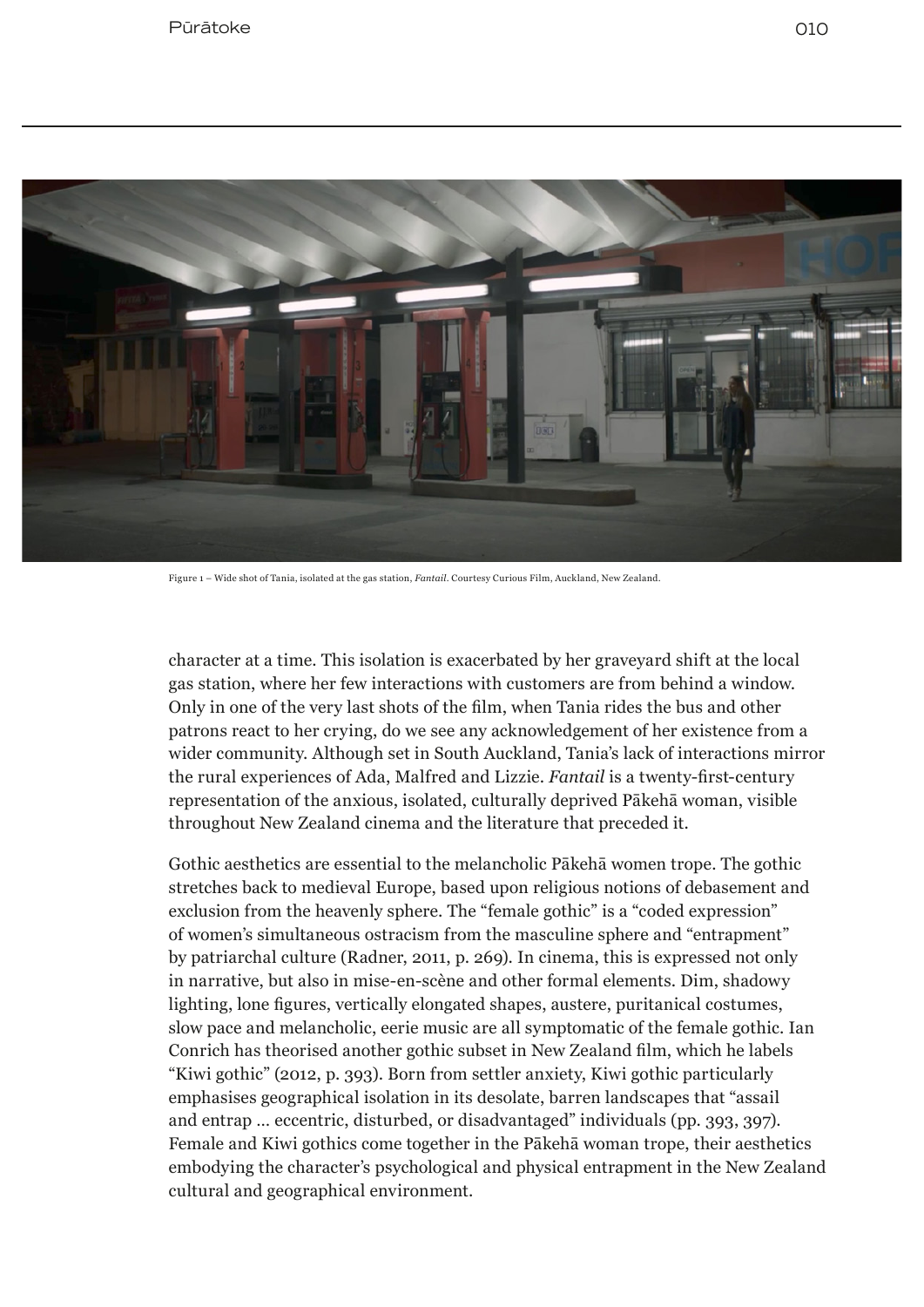*Fantail* employs this hybrid of the female and Kiwi gothic. Tania, who demonstrates all the traits Conrich associates with gothic characters, is aesthetically entrapped via costume, set, performance and lighting. Her dark hoodies, long sleeves and hairshrouded face may not qualify as the Victorian attire conventionally associated with gothic, but this contemporary equivalent maintains the demure, body-concealing features of traditional gothic costume. Tania's hood performs the same gothic function as Ada's bonnet. The gas station, where the majority of the film takes place, resembles a cage. Because Tania works the night shift, she locks herself inside and only serves people from behind the vertical, black metal bars on the window. The station is lit by cold, fluorescent tubes that cast harsh shadows on Tania's face. Frequent wide shots show Tania swamped by the darkness of the barren service station (Figure 1). Despite their completely different spatial-temporality, these shots in *Fantail* evoke the same sense of isolation created in *The Piano*'s extreme wide shots of Ada on the desolate, rugged beach. Though Tania fantasises about escaping to the Dream World theme park in Australia, *Fantail*'s portrayal of her daily existence as encaged makes this ambition seem hopeless. The reference to female gothic in Tania's costume and Kiwi gothic in her environment communicate the underlying sense of entrapment essential to Tania's character.

The gothic Pākehā woman trope sees such characters seek reprieve from their isolation and identity anxiety through erotic interactions with Māori characters. *Fantail* presents an interesting new articulation of this relationship. In *The Piano,*  Ada's settler anxiety leads her to reject her colonial suitor Stewart and pursue Baines, a Pākehā man who, with his tā moko and atavistic lifestyle, masquerades as Māori. This eroticisation of an appropriated Māori-ness in order to "escape from repressive Victorian sexual norms" has been deeply criticised by Mark Reid as a "parody of Māori culture" and an avoidance of representing interracial intimacy (2006, p. 109). In *Crush* (made one year earlier than *The Piano* but set 140 years later), Angela's adolescent identity crisis fuels her erotic moment with Horse, a Māori man. In other words, the film represents interracial intimacy as transgressive rather than romantic: it is Angela's experiment with asserting an identity independent of Pākehā masculinity. In *Fantail,* Tania's identity crisis also leads to a desire for Māori-ness, but in herself, not a sexual partner. Tania has always thought Pi's Māori father, present in all her childhood memories, was her father too. Pale and blonde, Tania believes she is Ngāti Whātua, only her "brother got all the Māori genes." When Dean bluntly asks, "Why do you want to be a Māori?" Tania replies indignantly, "What's your culture?" insinuating that she has the same reasons for identifying as Māori as Dean does. For the lonely, isolated Tania, insisting on being Māori is an attempt to belong. Although Tania does have a sexual relationship with Dean, his Māori identity is not eroticised or posed as a transgressive alternative to Pākehā masculinity. Unlike the characters in *The Piano* and *Crush*, Tania channels her identity-anxiety into being Māori rather than being with a Māori (or masquerading as Māori) man.

In her desperation to be accepted as Māori, Tania judges other Māori characters' expressions of cultural identity. She is highly critical of Dean, who responds to Tania's "What's your culture?" question with "Free-running, maybe?" To Tania, Dean's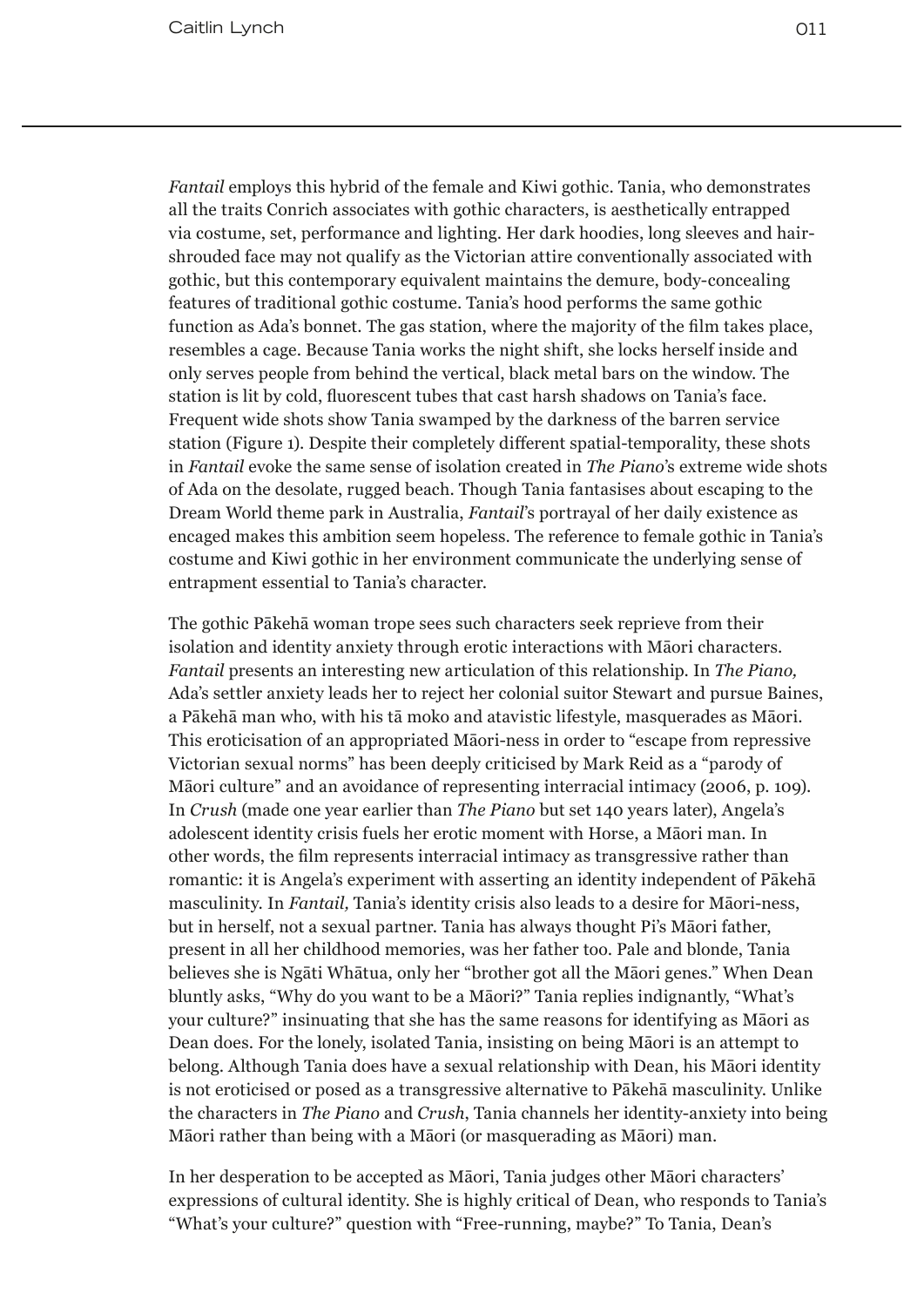

Figure 2 – Tania judges a Māori woman's clubbing attire, *Fantail.* Courtesy Curious Film, Auckland, New Zealand.

engagement with 'Pākehā' activities makes him less Māori. In a later scene, a Māori woman from Tania's high school kapa haka group shows up at the gas station wearing a snapback cap and gold hoop earrings (Figure 2). When the woman asks directions to the Sapphire bar, Tania criticises how "girls [at the bar are] too dressed up, dancing like they're in a hip-hop video." This awkward 'foot-in-mouth' exchange highlights Tania's insecurity in her own identity and inability to accept a Māori woman who does kapa haka *and* goes clubbing. Whilst Tania practises poi, wears a pounamu and uses colloquialisms associated with Māori culture ("bro", "mean as"), she is not shown to have any connection to a wider whānau, marae or whakapapa, some of the key structures of Māori community. Having learned her version of Māoriness from a position of isolation, Tania's conception of Māori identity is limited. Having learned her version of Māoriness from a position of isolation, Tania's conception of Māori identity is warped and misconstrued. In the struggle to maintain her perception of herself as Māori, Tania ends up unintentionally policing other people's orientations to their cultural identity.

Film scholars have critiqued recent New Zealand films for not attaching sociohistorical causality to the struggles of its Māori characters, and it might initially appear that *Fantail* demonstrates that critique. Barry Barclay criticises *Whale Rider*'s exploitation of indigenous "intellectual and cultural treasures" and erasure of the specific geographical and historical context of the story in its efforts to market an "international story" (2003, p. 11). In a similar vein, Leonie Pihama expresses deep concern over the way *Once Were Warriors* portrays Māori poverty and violence without attributing it to "the impact of colonialism" (1998, p. 4). *Fantail*, too, in its portrayal of gang culture and absent fathers, represents Māori disenfranchisement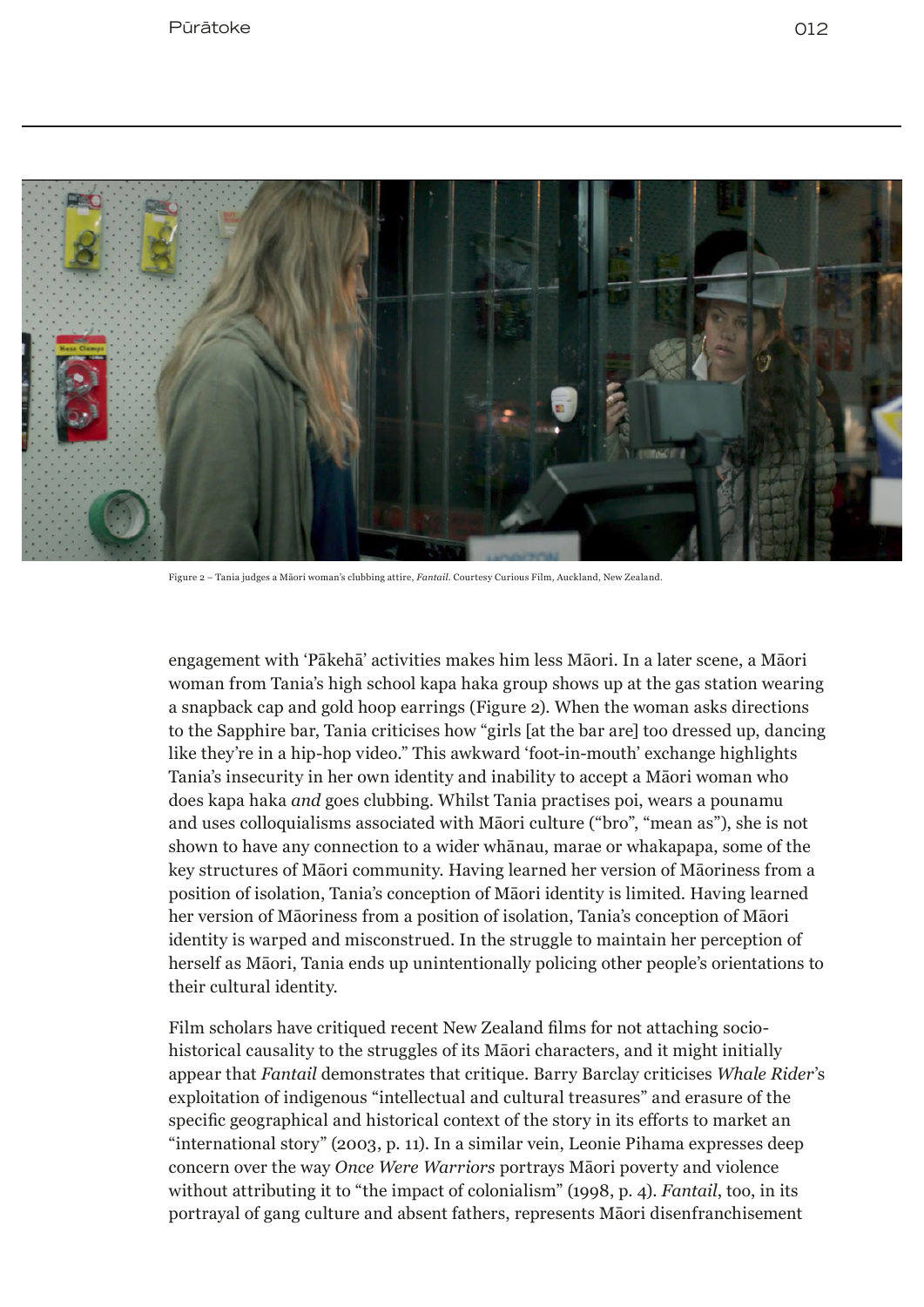without acknowledging colonial oppression. When Pi gets involved with a bunch of teenagers and their drug use, violence and petty crimes, the source of their delinquency is never investigated. Tania writes them off as "losers," bad kids. This judgment contrasts a film like *Mauri* (one of the few films considered Māori 'Fourth Cinema' – a term coined by Barry Barclay to describe indigenous cinema), which portrays its gang as a reaction to institutional, police racism. Similarly, the neglectful parenting by Pi's father might seem ignorant of postcolonial discourse on the effect of colonialism on Māori whānau structures. The audience is told very little about Pi's father, only that he used to read Pi and Tania the Maui myths and now lives on the Gold Coast. The fact that these kids have no connection to anyone in his whānau or iwi is not explored as a potential consequence of historical land alienation, the colonial rejection of whānau in favour of atomised nuclear families, or the systematic economic disenfranchisement that may motivate Māori to look to Australia for work. Much has been written about the effects of colonialism on Māori masculinity, but it is not a discourse *Fantail* appears to engage with.

Rather than conclude that *Fantail* misrepresents Māori identity, I propose that *Fantail* strategically stresses mistaken perceptions of Māori identity by Pākehā. In other words, I read Tania's judgment of Māori cultural expression and *Fantail*'s lack of acknowledgment of the colonial roots of Māori disenfranchisement as a selfaware criticism of Pākehā ignorance. While Tania claims to represent Māori culture, *Fantail* as a film does not. Instead, *Fantail* is a representation of Pākehā conceptions of Māori, which are affected by repression and denial of New Zealand's colonial past. Tania's subjectivity dominates the film: for the most part, the audience only knows what she does. Once viewers acclimate to the intentionally restricted nature of the narration, they can begin to analyse what information is misrepresented and why. Tania's criticism of other Māori, bound up in her desire to belong, reflects the contradiction of the Pākehā women trope, in which white prejudice clashes with a fetishisation of Māori culture and community. Tania's inability to look at the deeper socio-historical roots of the issues the other Māori characters deal with represents Pākehā refusal to address the violent, racist truth of New Zealand's colonisation, which has been repetitively mythologised in public dialogues as a peaceful, positive process. The brooding imagery and unsettled tone of the film simulates this repression. Therefore, the aesthetic features of the female/Kiwi gothic hybrid outlined earlier can be more precisely read as a "post-colonial gothic" that "articulates the traumas [that arise] from repressed colonial violence" (Kavka, 2014, p. 227). Misha Kavka reconfigures post-colonial gothic in her theory of a Māori gothic, haunted not by the presence of the dead (as there is "no notion of spiritual trespass in Mātauranga Māori"), but the presence of descendants of colonialism who "have been absolved of participation or concern" (pp. 23, 239). Ultimately, *Fantail's* gothic aesthetics are a visual manifestation of Tania's entrapment, isolation and repressed post-colonial guilt, and enable the film to draw attention to the negative repercussions of Pākehā cultural appropriation.

The ending scene is essential to reading *Fantail* as a critique, rather than as a propagation of post-colonial misrepresentations. The majority of the film balances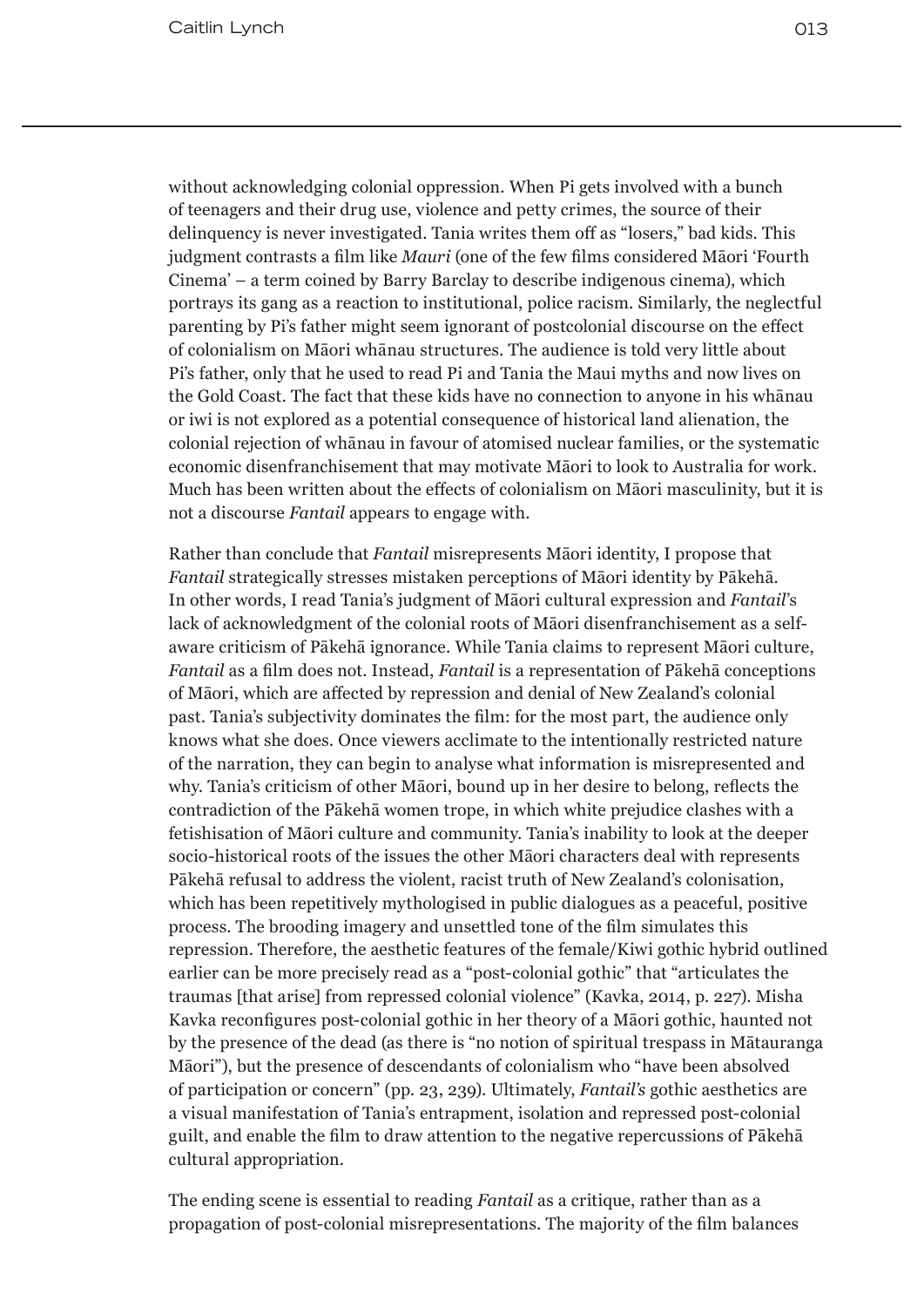drama and comedy: the overall melancholic tone is peppered with moments of warmth and smile-inducing humour. The last fifteen minutes, however, are unexpectedly dark. When a person in a black balaclava and hoodie bursts into the gas station, a terrified Tania hits him over the head with a hammer. Only as he falls dead to the floor, with blood gushing out onto the white tiles, does Tania realise the person was Pi. After failing to reference white violence against Māori throughout the whole film, it is suddenly brought to the forefront. The visceral, drawn out scene is highly distressing to watch and opposes the palatability Pihama critiques in other films. Pi's blood is literally on Tania's hands (and face and hair), and she is forced to take responsibility for a violence that, while unintended, has serious consequences. This scene takes place just after Tania learns her father is not Pi's dad, but her white boss Rodge. The coinciding of Tania's realisation of her Pākehā ethnicity with the killing of her brother creates an allegory for addressing post-colonial trauma. After Tania kills Pi, she scrubs the tiles of any evidence and abandons his body at the airport. In the monologue which overlays the action, Tania claims, "I am no-one." No longer identifying as Māori, she is still unable to accept her Pākehā identity. The combination of Tania's identity dissociation and her concealing of her role in Pi's death solidifies *Fantail*'s critique that Pākehā post-colonial refusal to acknowledge the violence of the past has harmful consequences.

Whether overt or subtle in its expression, "New Zealand cinema is informed by and continually negotiating its prevailing myths of colonisation" (Joyce, 2009, p. 241). *The Piano*, *Crush*, *Vigil*, *Whale Rider*, *Once Were Warriors* and *Mauri* have engaged in different ways with dominant concerns of identity and colonial history. *Fantail* is a contemporary engagement with critical discourses about New Zealand film, simultaneously perpetuating and criticising representations that erase colonial violence via the figure of the gothic Pākehā woman. This reading models how gothic aesthetics, adaptations of past tropes, and restricted narrative subjectivity can function within film as tools of self-critique. Whether or not there is acceptance of a reading of *Fantail* as depicting the negative potentials of repressing colonial violence, the film undoubtedly engages in the "conversation about being a New Zealander," which is a subject of major concern to scholars of national cinema (Brooks, 2013, para. 53).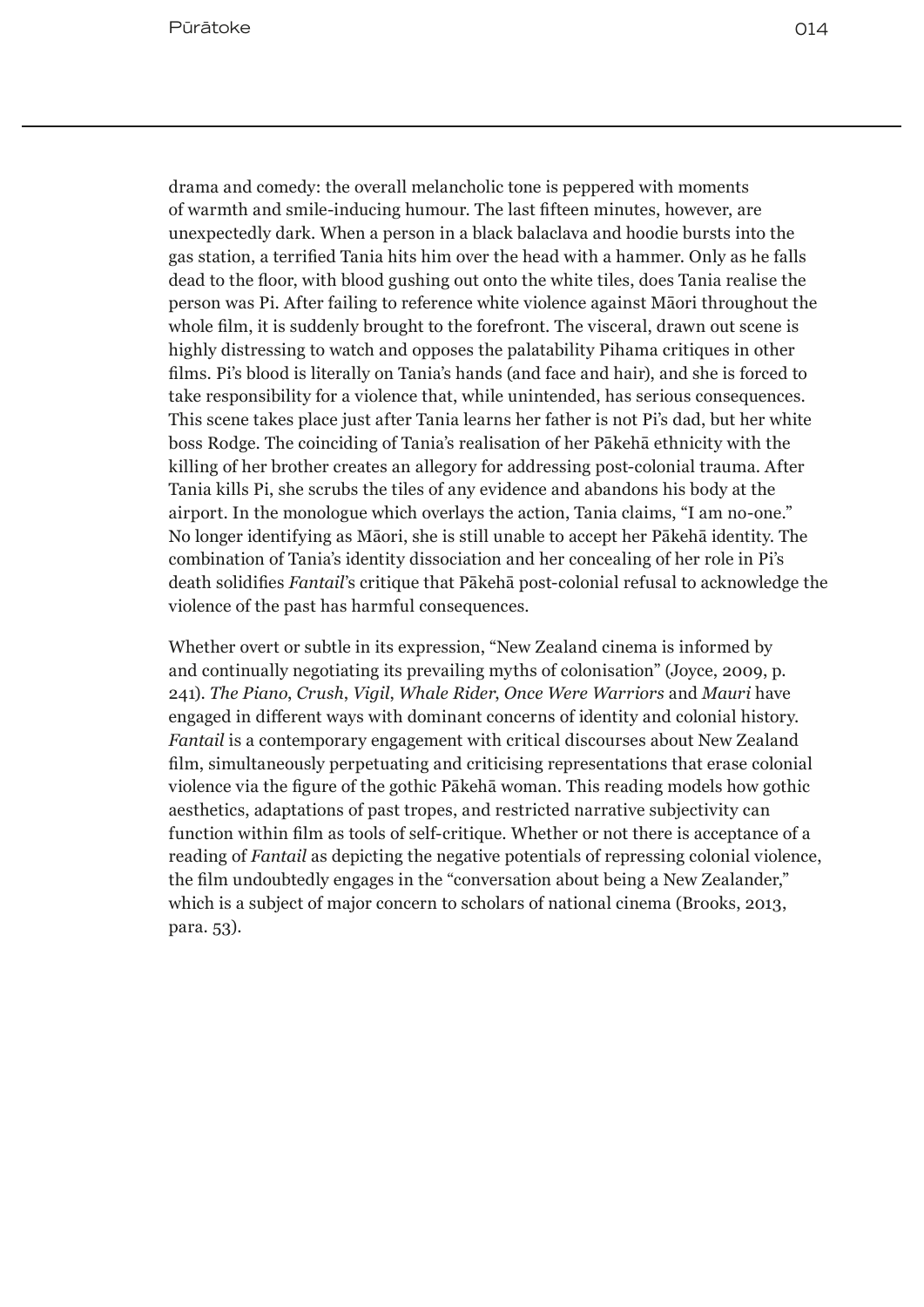## References

Barclay, B. (2003). An open letter to John Barnett. *OnFilm, 20*(2), 11. Retrieved from https://search.proquest.com/ docview/197418218?accountid=14782

Caro, N. (Director), Barnett, J., Hübner, F., & Sanders, T. (Producers). (2002). *Whale Rider*. [Motion Picture (DVD 2003)]. South Pacific Pictures.

Bell, A. (2006). Bifurcation or entanglement? Settler identity and biculturalism in Aotearoa New Zealand. *Continuum*, *20*(2), 253-268. doi: 10.1080/10304310600641786

Brooks, S. (August 2013). Sophie Henderson on Fantail. *The Lumi*è*re Reader*. Retrieved from http://lumiere.net.nz/index.php/sophiehenderson-on-fantail/

Campion, J. (Director), & Chapman, J. (Producer). (1993). *The piano.* [Motion Picture (DVD, 1997)]. Jane Chapman Productions.

Conrich, I. (2012). New Zealand gothic. In D. Punter (Ed.), *A new companion to the gothic*  (pp. 393-408). Oxford, UK: Wiley-Blackwell.

McGann, B. (Director), Haysom, T., & Linder, D. (Producers). (2004). *In my father's den.*  [Motion Picture (DVD 2006)]. T.H.E. Film; Little Bird.

Henderson, S. (Writer), Vowell, C. (Director), Cook, S., & Noonan, M. (Producers). (2013). *Fantail.* [Motion Picture (DVD, 2015)]. New Zealand Film Commission.

Joyce, H. (2009). Out from nowhere: Pākehā anxieties in Ngati (Barclay, 1987), Once Were Warriors (Tamahori, 1994) and Whale Rider (/DVD, 2002). S*tudies in Australasian Cinema*, *3*(3), 239-250. Doi: 10.1386/ sac.3.3.239\_1

Kavka, M. (2014) Haunting and the impossibility of a Māori gothic. In L. Piatti-Farnell & M. Beville (Eds.), *The Gothic and the everyday: Living gothic* (pp. 225-240)*.*  Basingstoke, UK: Palgrave Macmillan.

Maclean, A. (Director), Haysom, T., & Ikin, B. (Producers). (1992). *Crush.* [Motion Picture (DVD, 2005)]. Hibiscus Films.

Mita, M. (Producer & Director). (1988). *Mauri.* [Motion Picture]. Hauraki Film Enterprises.

NZ On Screen. (2013). Fantail overview. Retrieved from https://www.nzonscreen. com/title/fantail-2013

Pihama, L. (1998). Re-positioning Māori representation: Contextualising Once Were Warriors. In J. Bieringa and J. Dennis (Eds.), *Film in Aotearoa/New Zealand* (pp. 191-192)*.*  Wellington, NZ: Victoria University Press.

Radner, H. (2011). Screening women's histories: Jane Campion and the New Zealand heritage film, from the biopic to the female gothic. In K. Grant, A. Fox & H. Radner (Eds.), *New Zealand cinema* (pp*.* 257-275). Bristol, UK; Chicago, IL: Intellect Books.

Reid, M. (2006). A Few black keys and Māori tattoos: Re-reading Jane Campion's The Piano in post-negritude time. *Quarterly Review of Film and Video*, *17*(2), 107-116. doi 10.1080/10509200009361484

Tamahori, L. (Director), & Scholes, R. (Procducer). (1994). *Once were warriors.* [Motion Picture (DVD, 2003)]. Communicado.

Tan, R. (August 2013). The making of Fantail: Sophie Henderson and Curtis Vowell in conversation. *The Pantograph Punch*. Retreived from http://pantographpunch.com/the-making-of-fantail -sophie-henderson-and-curtis-vowell-inconversation/

Ward, V. (Director), & Maynard, J. (Producer). (1984). *Vigil.* [Motion Picture]. John Maynard Productions.

Ward, V. (Director), & White, T. (Producer). (1978). *A state of siege.* [Motion Picture]. University of Canterbury.